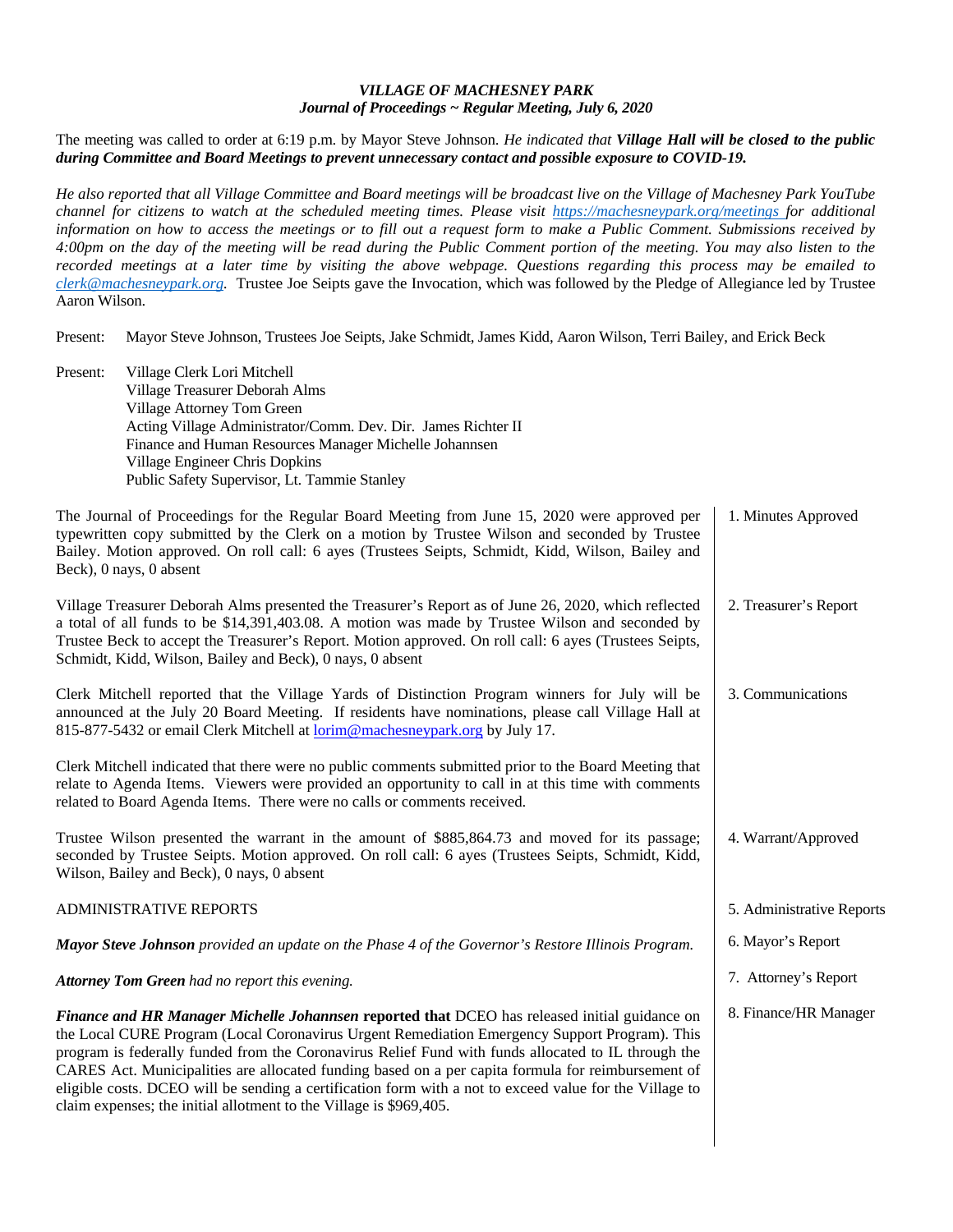Journal of Proceedings July 6, 2020 Page Two

The Village will have until November 1 to incur and seek reimbursements of eligible costs. To date we have under \$5K of expenses related to COVID that would be eligible for reimbursement.

*Acting Village Administrator/Community Development Director James Richter II reported that at the time the budget was prepared, COVID-19 was just beginning and the enactment of the stay-at-home orders were implemented as we were beginning the Budget Process. The Public Hearing had already been published and the Board had approved the first reading of the Budget at that time. With the impact of the pandemic and requirements that were changing daily, especially the stay-at-home orders and that impact, it was too early at that time to start making projections on what would happen with the Budget. The staff has now sat down and looked at the Budget and have agreed to temporarily suspend any unnecessary spending at this time. We will wait until sales tax revenue come in for April. When that is available, we will share that information either by a special meeting or other meetings to discuss options. He shared this information in an effort to inform the Board this is being monitored and is fresh on the minds of Staff.* 

*Public Works Superintendent Chad Hunter left no report this evening..*

*Village Engineer Chris Dopkins gave a summary of road projects in the Village as follows:* 

- *1) Mitchell Road Improvements There is still a conflict with ComEd that is unresolved. This should be fixed in about two weeks.*
- *2) Stonehedge Project Has made it to the point of substantial completion. There are a few punch list items that the contractor will take care of over the next week or two, but they are basically done.*
- *3) Public Works Building This project continues to move along. They have completed the paving of the parking lot and this week, the contractor will undertake the restoration and landscaping improvements.*
- *4) Pine Al Improvements Has made it to the point of final completion. They are processing the final pay application. There was rain right after the completion and it is good to note that there was no flooding for the first time in a long time.*
- *5) Puri-173 Project Road Improvement that is on the northwest corner of I-90 and 173. The site is very wet and very challenging to get work done on. When road stone was put down last year, unfortunately things were just not dry enough out there to get it to pass the testing necessary to build the curbing and to build the pavement structure. He reported that they have been coordinating with the contractor and last week they went out and did some testing on the stone and he said it did pass. The contractor is lining up to get the curb in Wednesday or Thursday of this week and pave as soon as possible thereafter.*

*Public Safety Supervisor, Lt. Tammie Stanley reported that for the month of June there were 19 arrests, 8 warrants served, 82 traffic citations (3 DUIs), and 570 citizen contacts. She also noted that they are slowly getting back to pre-COVID operations with many people getting back to work and out there shopping. Accidents are back up to pre-COVID, and all the rest are getting there. The Machesney Park Sheriff's Office is also back open now.*  COMMITTEE AND TRUSTEE REPORTS 13. Committee Reports

| District #1 Trustee Seipts, Public Improvements and Safety Chair had no report this evening.      | 14. District #1 Report |
|---------------------------------------------------------------------------------------------------|------------------------|
| District $\#2$ Trustee Schmidt, Administration and Finance Vice-Chair had no report this evening. | 16. District #2 Report |
| District #3 Trustee Kidd, Public Improvements and Safety Vice-Chair had no report this evening.   | 17. District #3 Report |
| District #4 Trustee Wilson, Administration and Finance Chair, reported that the A&F Committee     | 18. District #4 Report |

*District #4 Trustee Wilson, Administration and Finance Chair, reported that the A&F Committee met this evening and recommended approval of two resolutions that will go to the July 20 Board Meeting..* 

10. Public Works Supt.

11. Village Engineer

12. Pub Safety Supervisor

| 9. Acting Village Adm. |  |
|------------------------|--|
|                        |  |
|                        |  |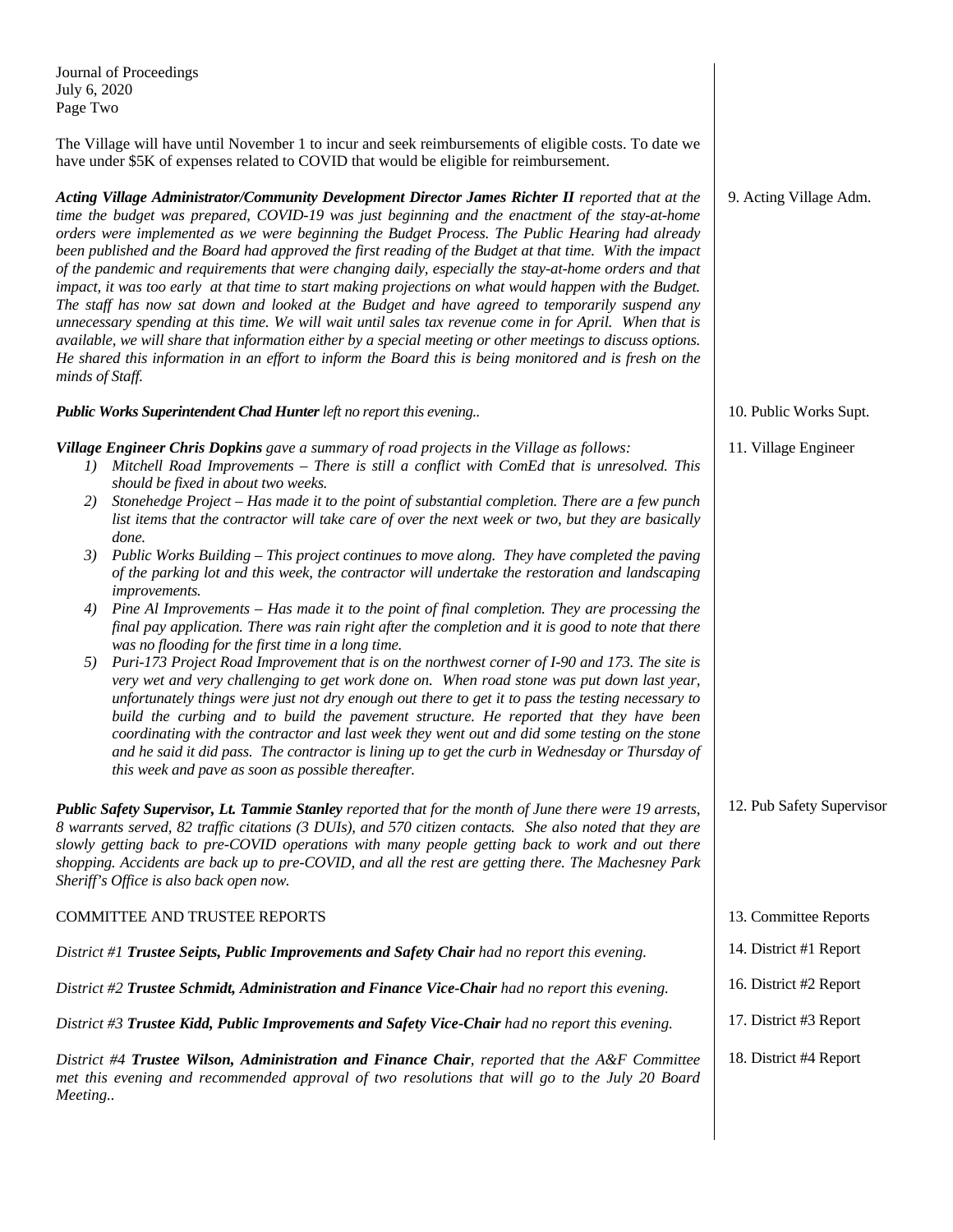| Journal of Proceedings<br>July 6, 2020<br>Page Three                                                                                                                                                                                                                                                                                                                                                                                                                                                                                                                                                                                                                                                                                                                                                                                                                                                                                                                                                                                                  |                                                              |
|-------------------------------------------------------------------------------------------------------------------------------------------------------------------------------------------------------------------------------------------------------------------------------------------------------------------------------------------------------------------------------------------------------------------------------------------------------------------------------------------------------------------------------------------------------------------------------------------------------------------------------------------------------------------------------------------------------------------------------------------------------------------------------------------------------------------------------------------------------------------------------------------------------------------------------------------------------------------------------------------------------------------------------------------------------|--------------------------------------------------------------|
| District #5 Trustee Bailey, Planning and Economic Development Chair, reported that the PED<br>Committee met this evening and they have eight ordinances that will be on the July 20 Board Agenda<br>with positive recommendations. There is one resolution that is on tonight's Consent Agenda with a<br>positive recommendation.                                                                                                                                                                                                                                                                                                                                                                                                                                                                                                                                                                                                                                                                                                                     | 19. District #5 Report                                       |
| District #6 Trustee Beck, Planning and Economic Development Vice-Chair, reported that former<br>Machesney Park residents Curtis and Betty Tarpley, Harlem Class of 58, both passed away in Texas<br>last week from the Coronavirus. Please keep their family in your thoughts and prayers.                                                                                                                                                                                                                                                                                                                                                                                                                                                                                                                                                                                                                                                                                                                                                            | 20. District #6 Report                                       |
| CONSENT AGENDA - Mayor Johnson noted that the next item is the Consent Agenda. He asked<br>Staff to introduce all items to be considered under the Consent Agenda.                                                                                                                                                                                                                                                                                                                                                                                                                                                                                                                                                                                                                                                                                                                                                                                                                                                                                    | 21. Consent Agenda                                           |
| Acting Village Administrator James Richter II, presented the items on tonight's Consent Agenda as<br>follows:                                                                                                                                                                                                                                                                                                                                                                                                                                                                                                                                                                                                                                                                                                                                                                                                                                                                                                                                         |                                                              |
| A. Ordinance 20-20, Granting a Variance for Accessory Building Setback, 213 Wilshire Blvd., Final                                                                                                                                                                                                                                                                                                                                                                                                                                                                                                                                                                                                                                                                                                                                                                                                                                                                                                                                                     |                                                              |
| Reading<br>B. Ordinance 22-20, Granting a Text Amendment to Chapter 9 to Reduce the Number of Class "A"<br>Liquor from nine to eight, Final Reading                                                                                                                                                                                                                                                                                                                                                                                                                                                                                                                                                                                                                                                                                                                                                                                                                                                                                                   | Ord 20-20/Fin/Pass<br>Ord 20-20/Fin/Pass<br>Res 36-R-20/Pass |
| C. Resolution 36-R-20, Amending the Lease Agreement with Maximum Performance to Allow Axe<br>Throwing as an Additional Use at 8702 N. Second Street<br>D. Resolution 38-R-20, Authorizing a Boundary Agreement with the City of Rockford                                                                                                                                                                                                                                                                                                                                                                                                                                                                                                                                                                                                                                                                                                                                                                                                              | Res 38-R-20/Pass                                             |
| Mayor Johnson asked if there were any items to be removed from the Consent Agenda to be<br>considered separately. There were no items removed from the Consent Agenda. The Consent Agenda<br>was accepted as presented.                                                                                                                                                                                                                                                                                                                                                                                                                                                                                                                                                                                                                                                                                                                                                                                                                               |                                                              |
| Mayor Johnson called for a motion to approve all items on the Consent Agenda. The motion was made<br>by Trustee Wilson and seconded by Trustee Beck. The motion was approved by roll call vote: 7 ayes<br>(Trustees Seipts, Schmidt, Kidd, Wilson, Bailey, Beck and Mayor Johnson), 0 nays, 0 absent                                                                                                                                                                                                                                                                                                                                                                                                                                                                                                                                                                                                                                                                                                                                                  |                                                              |
| <b>UNFINISHED BUSINESS: None</b>                                                                                                                                                                                                                                                                                                                                                                                                                                                                                                                                                                                                                                                                                                                                                                                                                                                                                                                                                                                                                      | 22. Unfinished Business                                      |
| NEW BUSINESS: Mayor Johnson called for a motion to approve Ordinance 33-20, Increasing the<br>Number of BB Licenses and Approve a BB License for 1419 West Lane Road, Unit F, First Reading<br>Motion was made by Trustee Seipts and seconded by Trustee Kidd. Staff Report: Acting Village<br>Administrator James Richter II reported that as summarized in the Liquor Commission Meeting<br>tonight, Ordinance 33-20 is to approve a text amendment increasing the number of BB Liquor Licenses<br>and approve a BB License for 1419 West Lane Road, Unit F, a multi-tenant building at the southwest<br>corner of Alpine and Rt 173, behind Mod Pizza. The BB License is a Betting Boutique license for<br>small establishments that have betting terminals. Staff finds that if all applicable zoning, building,                                                                                                                                                                                                                                  | 23. New Business                                             |
| health and fire codes are met, the Class BB License would substantially comply with Village<br>regulations. The applicant has communicated asking to expedite the process to offset the state's<br>backlog of applications and possible delays in the project. AVA Richter noted this is a reasonable<br>request. He said that this item was on the Liquor Commission tonight and received a positive<br>recommendation; and is being presented at Board for first reading. However, the applicant has also<br>requested the Board waive the rules and bring this back for final reading tonight as well. Discussion:<br>Trustee Kidd said he would vote yes for this request. Trustee Beck reiterated what he said at Liquor<br>Commission, that having a Betting Boutique just to generate more revenue is the wrong way to go. Tr.<br>Seipts commented that he supports this item because of the storefronts that have closed because of the<br>COVID-19 and sees a need for additional revenue in the Village. Tr. Wilson noted that he will also | Ord $33-20/1$ <sup>st</sup> /Pass                            |
| vote positive for this item. The motion was approved by roll call vote: 5 ayes (Trustees Seipts,                                                                                                                                                                                                                                                                                                                                                                                                                                                                                                                                                                                                                                                                                                                                                                                                                                                                                                                                                      |                                                              |

Schmidt, Kidd, Wilson, and Mayor Johnson), 2 nays (Trustees Bailey and Beck), 0 absent